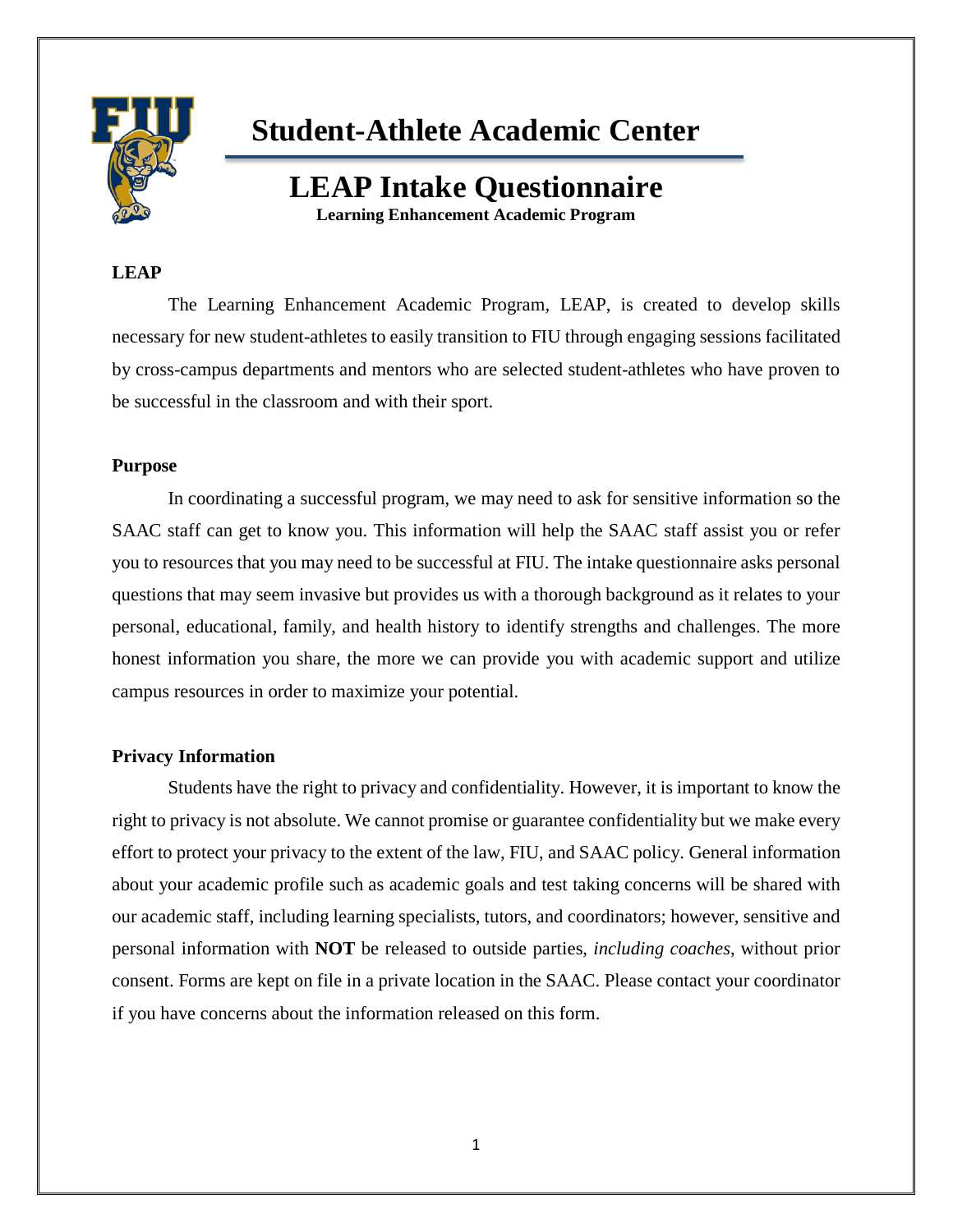

# **Student-Athlete Academic Center**

# **LEAP Intake Questionnaire**

**Learning Enhancement Academic Program**

## *PLEASE PRINT CLEARLY*

| <b>Basic Information</b>                                                                                     |        |
|--------------------------------------------------------------------------------------------------------------|--------|
|                                                                                                              |        |
| 2. How many different high schools did you attend?                                                           |        |
| 3. About how many people were in your graduating class?                                                      |        |
| 4. How many different schools did you attend prior to high school?                                           |        |
| 5. On a scale of 1 to 5 what is your attitude toward academics? low 1 2 3 4                                  | 5 high |
| 5. Generally, do you tend to struggle with a certain subject? If so, what subject and why?                   |        |
| 6. On a scale of 1 to 5 how do you rate yourself academically?                                               |        |
| Math: low 1 2 3 4 5 high Reading: low 1 2 3 4 5 high                                                         |        |
| Writing: low $1 \quad 2 \quad 3 \quad 4 \quad 5$ high Studying: low $1 \quad 2 \quad 3 \quad 4 \quad 5$ high |        |
| 7. On a scale of 1 to 5, how important is it to your parent(s) or guardian(s) that you earn a college        |        |
| degree? $low 1 \quad 2 \quad 3 \quad 4 \quad 5 high$                                                         |        |
| 8. On a scale of 1 to 5, how committed are you in earning a college degree?                                  |        |
| Not very committed 1 2 3 4 5 very committed                                                                  |        |
| 9. Where do you see yourself in 5 years? (i.e. college graduate, young professional, professional            |        |
|                                                                                                              |        |

\_\_\_\_\_\_\_\_\_\_\_\_\_\_\_\_\_\_\_\_\_\_\_\_\_\_\_\_\_\_\_\_\_\_\_\_\_\_\_\_\_\_\_\_\_\_\_\_\_\_\_\_\_\_\_\_\_\_\_\_\_\_\_\_\_\_\_\_\_\_\_\_\_\_\_\_\_\_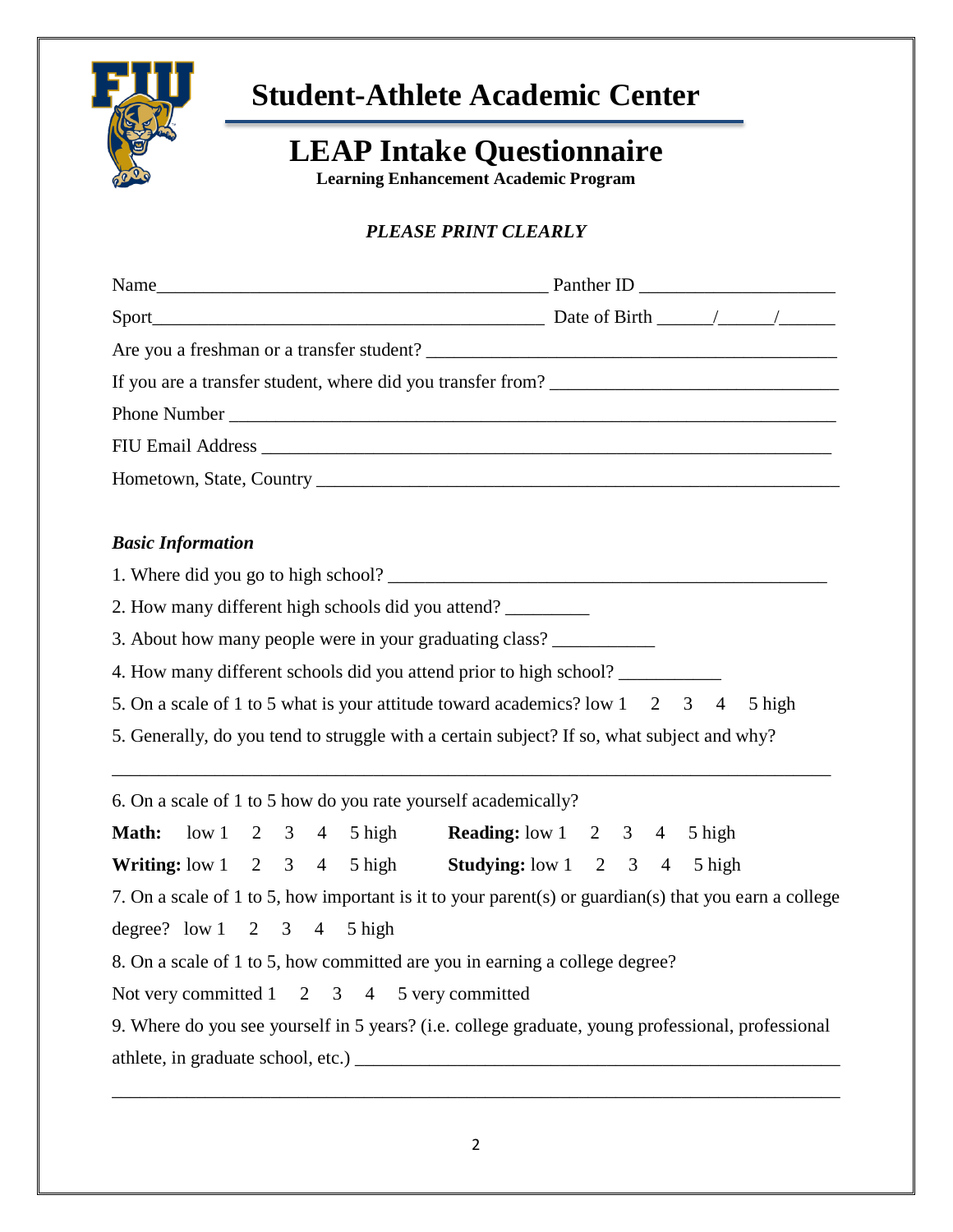10. How do you feel the SAAC can **MOST** help you with your first semester at FIU? (Check all that apply)

Assisting in note taking skills \_\_\_\_\_\_\_\_ Navigating technology (Blackboard, MyFIU) \_\_\_\_\_ Improving study habits \_\_\_\_\_ Help selecting an appropriate major \_\_\_\_\_ Improving reading skills \_\_\_\_\_ Ongoing help with time management \_\_\_\_\_ Assisting in various difficulties that may occur in transition from high school to college

#### *FIU Goal Setting*

1. What is your major? 2. Why did you choose this major? 3. How do you want to use this major in the future? \_\_\_\_\_\_\_\_\_\_\_\_\_\_\_\_\_\_\_\_\_\_\_\_\_\_\_\_\_\_\_\_\_\_\_\_\_\_\_\_\_\_\_\_\_\_\_\_\_\_\_\_\_\_\_\_\_\_\_\_\_\_\_\_\_\_\_\_\_\_\_\_\_\_\_\_\_\_ 4. What are your academic goals while at FIU? 5. What are your career goals?

#### *Athletics*

1. On a scale of 1 to 5, how important is it to your parent(s) or guardian(s) that you become a starter on your FIU athletic team? low  $1 \quad 2 \quad 3 \quad 4 \quad 5$  high 2. Would you have attended college if you had not planned to participate in athletics? \_\_\_\_\_ Yes \_\_\_\_\_ No \_\_\_\_\_ Not Sure 3. On a scale of 1 to 5, how concerned are you about your ability to balance academics (studying, tutoring, etc.) and athletics (practice, travel, weights, etc.)? Not very concerned 1 2 3 4 5 very concerned Are there any other specific concerns?

### *Please share a little about your family history.*

1. Describe any family or personal issues that you feel may be interfering with your learning:

\_\_\_\_\_\_\_\_\_\_\_\_\_\_\_\_\_\_\_\_\_\_\_\_\_\_\_\_\_\_\_\_\_\_\_\_\_\_\_\_\_\_\_\_\_\_\_\_\_\_\_\_\_\_\_\_\_\_\_\_\_\_\_\_\_\_\_\_\_\_\_\_\_\_

\_\_\_\_\_\_\_\_\_\_\_\_\_\_\_\_\_\_\_\_\_\_\_\_\_\_\_\_\_\_\_\_\_\_\_\_\_\_\_\_\_\_\_\_\_\_\_\_\_\_\_\_\_\_\_\_\_\_\_\_\_\_\_\_\_\_\_\_\_\_\_\_\_\_

2. Are you currently personally responsible for the financial or physical care and/or well-being of anyone other than yourself? (eg: child, parent, grandparent, etc.) \_\_\_\_\_ Yes \_\_\_\_\_ No If yes, please briefly explain.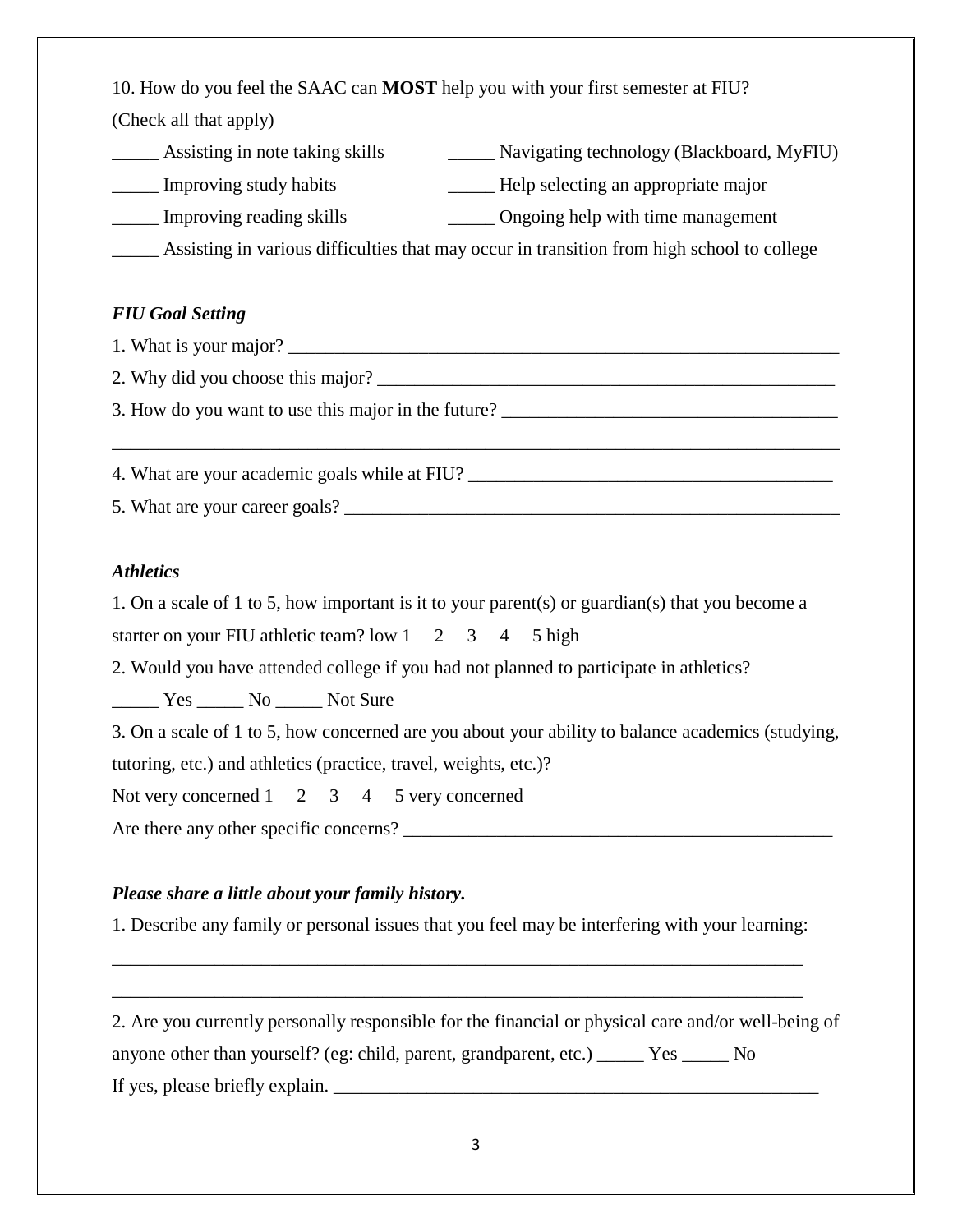3. Do either of your parents have a bachelor's degree or higher?

Mother Father Father Step-parent

4. How many of each was living in your household during high school?

Parent(s) \_\_\_\_\_\_\_ Guardian(s) \_\_\_\_\_\_\_ Sibling(s) \_\_\_\_\_\_\_ Other

If other, please explain

5. Does anyone in your family have a learning disability or physical disability? (physical,

emotional, vision impaired, etc.) \_\_\_\_\_\_\_\_\_\_\_\_\_\_\_\_\_\_\_\_\_\_\_\_\_\_\_\_\_\_\_\_\_\_\_\_\_\_\_\_\_\_\_\_\_\_\_\_\_\_\_

6. Describe any current financial concerns? (unemployment, phone is cut off, etc.)

7. Do you anticipate needing a job to help alleviate the financial pressure? Yes No

\_\_\_\_\_\_\_\_\_\_\_\_\_\_\_\_\_\_\_\_\_\_\_\_\_\_\_\_\_\_\_\_\_\_\_\_\_\_\_\_\_\_\_\_\_\_\_\_\_\_\_\_\_\_\_\_\_\_\_\_\_\_\_\_\_\_\_\_\_\_\_\_\_\_\_\_\_\_

8. Will have you have problems obtaining books or academic supplies? \_\_\_\_\_ Yes \_\_\_\_\_ No

### *Language History*

1. What language(s) is/are spoken in your home?

2. What language(s) were you first exposed to?

3. If English was not your first language, at what age did you begin to learn English?

4. Were you ever in an ESOL program? \_\_\_\_\_ Yes \_\_\_\_\_ No

### *Health History*

1. Are there any health conditions impacting you now or in the past? (asthma, migraines,

shoulder injury, etc.) \_\_\_\_\_\_\_\_\_\_\_\_\_\_\_\_\_\_\_\_\_\_\_\_\_\_\_\_\_\_\_\_\_\_\_\_\_\_\_\_\_\_\_\_\_\_\_\_\_\_\_\_\_\_\_\_\_\_\_\_

2. Have you ever been hospitalized? \_\_\_\_\_ Yes \_\_\_\_\_ No

If so, when, why, and how long?

3. Are you currently on any medications that effect your education? Yes No If so, what is the name of the medication?

### *We realize balancing academics, athletics, and relationships can create stress.*

1. Have you ever had difficulties with attention, concentration or hyperactivity?

 $Yes \_\_\_\_\$  No If yes, describe  $\_\_\_\_\_\_\_\_\_\_\_\_\_\_\_\_$ 

2. Have you ever, or do you currently, have sleep difficulties? \_\_\_\_\_ Yes \_\_\_\_ No

If yes, please describe

3. How many times a week do you eat breakfast? Please circle below.

0 1 2 3 4 5 6 7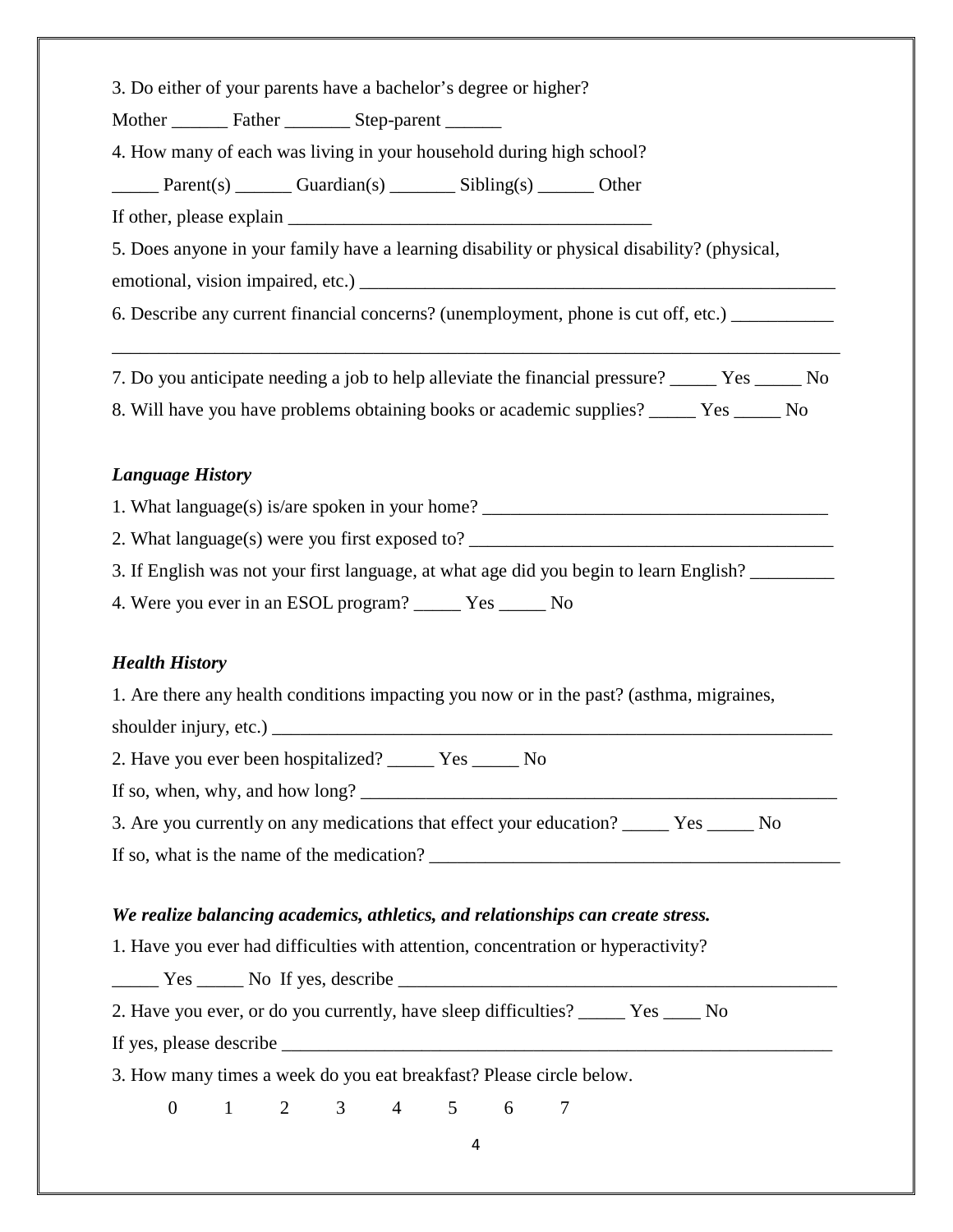| 4. Do you have current concerns or thoughts about your weight or body image? ___ Yes ___ No   |
|-----------------------------------------------------------------------------------------------|
|                                                                                               |
| 5. Have you ever had problems with anxiety, depression or relationships? __Yes __ No          |
|                                                                                               |
| 6. Are you concerned that you are or might become homesick? ______Yes _____No                 |
| 7. Have you ever been homesick? ______Yes _______ No                                          |
|                                                                                               |
|                                                                                               |
| 9. Have you ever engaged in any gambling activities ____Yes _____ No                          |
|                                                                                               |
| 10. Do you have a history of substance abuse? ______ Yes ______ No                            |
| 11. Have you ever witnessed a traumatic event? ____ Yes ____No                                |
|                                                                                               |
| 12. Have you ever participated in individual or group counseling? _____ Yes _____ No          |
|                                                                                               |
| 13. Would you like to speak with someone about any of the topics above? ______Yes ______No    |
|                                                                                               |
| <b>Educational History</b>                                                                    |
|                                                                                               |
| Did you have special testing conditions? Please describe _______________________              |
| 2. Have you ever been screened for a learning disability or ADHD? _____ Yes _____ No          |
|                                                                                               |
|                                                                                               |
| 3. Would you like complete Psycho-Education testing at FIU? _____ Yes _____ No                |
| 3. Have you ever received help in school for any education-impacting disabilities? __ Yes _No |
|                                                                                               |
|                                                                                               |
| 4. If you have trouble, in what grade did you first start having problems in school?          |
|                                                                                               |
| 5. Have you ever been placed in a class below current grade level? ______ Yes _____ No        |
| 6. Have you ever been placed in a special education or remedial class? _____ Yes _____ No     |
| 7. Growing up, what feedback or concerns, if any, did teachers or parents have about your     |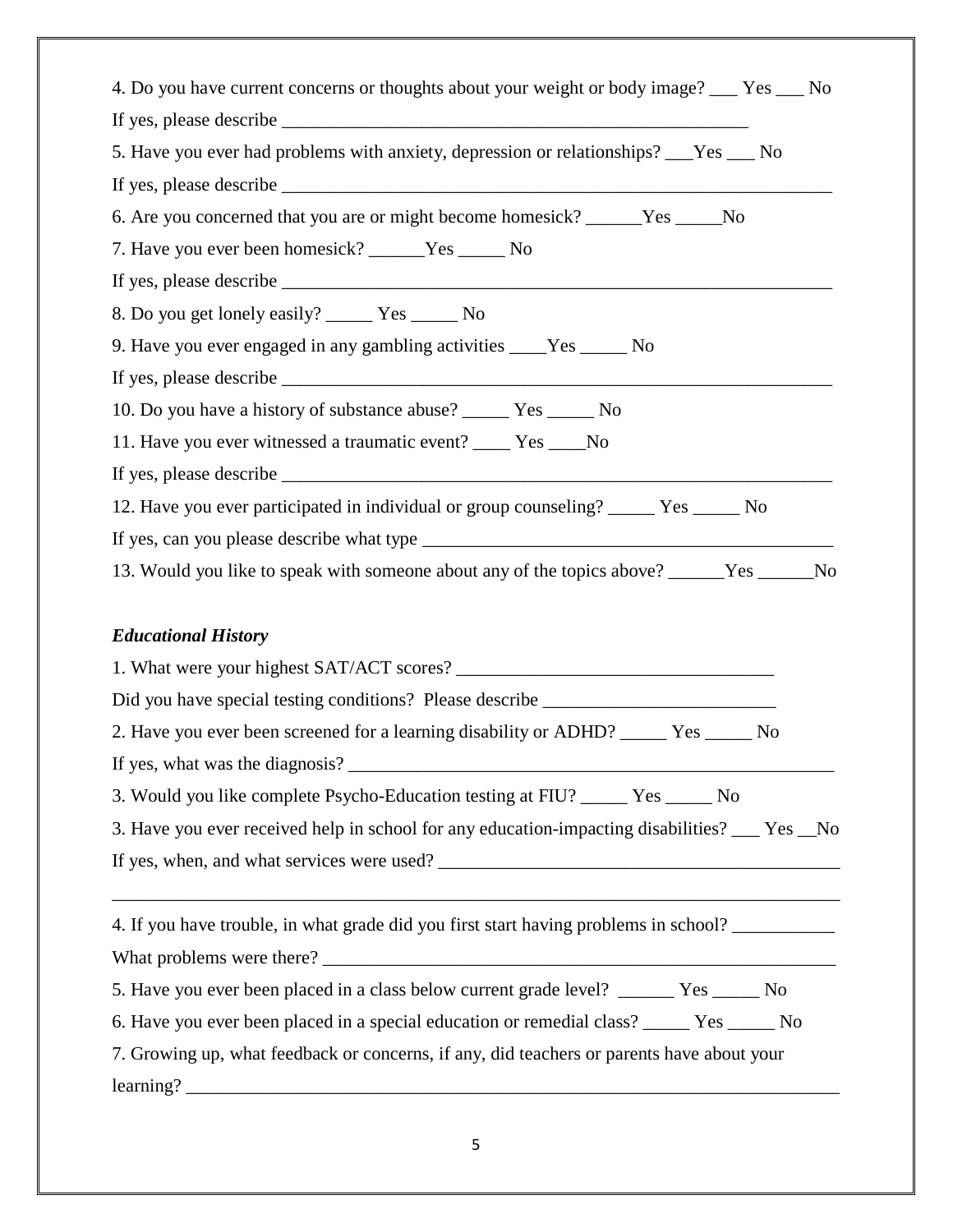| 8. Check if any of the following may have contributed to problems in school:                                                                                                                                                                                                                                                                                                                                       |                        |                          |  |  |
|--------------------------------------------------------------------------------------------------------------------------------------------------------------------------------------------------------------------------------------------------------------------------------------------------------------------------------------------------------------------------------------------------------------------|------------------------|--------------------------|--|--|
| Tasks too difficult<br><b>Environment</b>                                                                                                                                                                                                                                                                                                                                                                          |                        |                          |  |  |
| <b>Emotional Problems</b><br>_______ Managing time                                                                                                                                                                                                                                                                                                                                                                 |                        |                          |  |  |
| Lack of interest in school Poor attendance                                                                                                                                                                                                                                                                                                                                                                         |                        |                          |  |  |
| Reading                                                                                                                                                                                                                                                                                                                                                                                                            |                        |                          |  |  |
| 1. Do you experience frustration when reading? ______ Yes ______No                                                                                                                                                                                                                                                                                                                                                 |                        |                          |  |  |
| If yes, explain $\frac{1}{\sqrt{1-\frac{1}{\sqrt{1-\frac{1}{\sqrt{1-\frac{1}{\sqrt{1-\frac{1}{\sqrt{1-\frac{1}{\sqrt{1-\frac{1}{\sqrt{1-\frac{1}{\sqrt{1-\frac{1}{\sqrt{1-\frac{1}{\sqrt{1-\frac{1}{\sqrt{1-\frac{1}{\sqrt{1-\frac{1}{\sqrt{1-\frac{1}{\sqrt{1-\frac{1}{\sqrt{1-\frac{1}{\sqrt{1-\frac{1}{\sqrt{1-\frac{1}{\sqrt{1-\frac{1}{\sqrt{1-\frac{1}{\sqrt{1-\frac{1}{\sqrt{1-\frac{1}{\sqrt{1-\frac{1}{\$ |                        |                          |  |  |
| 2. Do you like to read? ______ Yes ______No                                                                                                                                                                                                                                                                                                                                                                        |                        |                          |  |  |
| 3. Do you read slowly? _______ Yes _______ No                                                                                                                                                                                                                                                                                                                                                                      |                        |                          |  |  |
| 4. Are you comfortable reading out loud? ________ Yes ________ No<br>5. Do you have problems:                                                                                                                                                                                                                                                                                                                      |                        |                          |  |  |
|                                                                                                                                                                                                                                                                                                                                                                                                                    |                        |                          |  |  |
| _____ Finding the supporting details? _____Reading/using maps?                                                                                                                                                                                                                                                                                                                                                     |                        |                          |  |  |
|                                                                                                                                                                                                                                                                                                                                                                                                                    |                        |                          |  |  |
| <b>Math</b>                                                                                                                                                                                                                                                                                                                                                                                                        |                        |                          |  |  |
| 1. Do/did you have problems with basic math skills, such as:                                                                                                                                                                                                                                                                                                                                                       |                        |                          |  |  |
| _____ Addition                                                                                                                                                                                                                                                                                                                                                                                                     | Ceometry               | $\_\_\_\$ Money          |  |  |
| _______ Multiplication                                                                                                                                                                                                                                                                                                                                                                                             | Subtraction            | ______ Managing Accounts |  |  |
| Measurement                                                                                                                                                                                                                                                                                                                                                                                                        | $\frac{1}{2}$ Division | ______ Percentages       |  |  |
| 2. Do you have difficulty with other mathematical concepts? ______ Yes _____No                                                                                                                                                                                                                                                                                                                                     |                        |                          |  |  |
| <b>Learning Style</b>                                                                                                                                                                                                                                                                                                                                                                                              |                        |                          |  |  |
|                                                                                                                                                                                                                                                                                                                                                                                                                    |                        |                          |  |  |
| 1. Do you have problems understanding verbal information, such as:                                                                                                                                                                                                                                                                                                                                                 |                        |                          |  |  |
| _____ Following verbal directions ______ Following a multi-step direction                                                                                                                                                                                                                                                                                                                                          |                        |                          |  |  |
|                                                                                                                                                                                                                                                                                                                                                                                                                    |                        |                          |  |  |
| 2. Do you experience difficulty memorizing material (numbers, dates, names, factual                                                                                                                                                                                                                                                                                                                                |                        |                          |  |  |
| information, etc.)? ______ Yes _____No                                                                                                                                                                                                                                                                                                                                                                             |                        |                          |  |  |
| 3. Do you have problems retrieving info you have learned or stored? _____ Yes _____No                                                                                                                                                                                                                                                                                                                              |                        |                          |  |  |